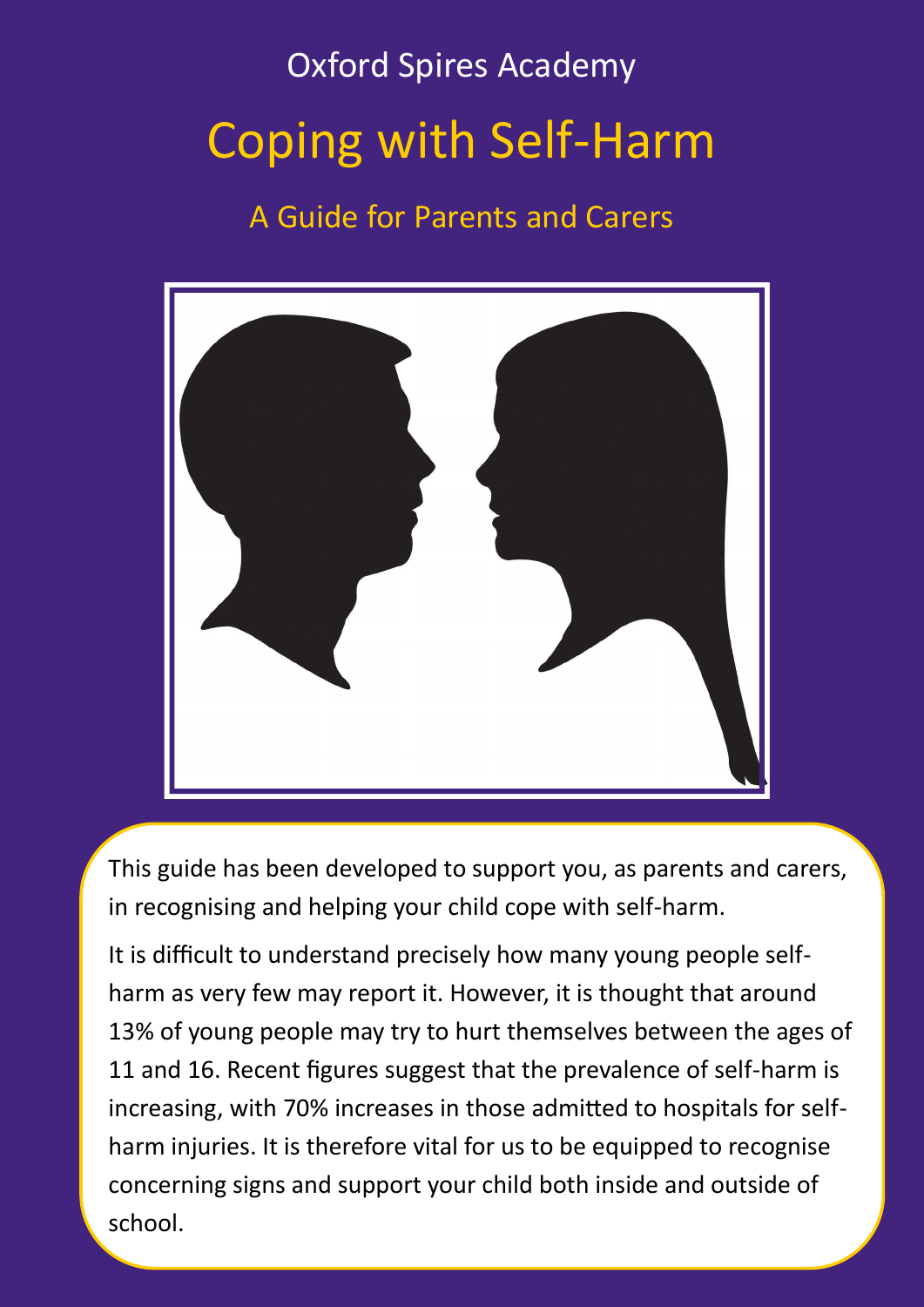## **What is self-harm?**

Self-harm is behaviour that is done deliberately to harm oneself.

Self-harm can include, for example:

Self-cutting Taking an overdose Hitting or bruising Intentionally taking too little or too much medication Burning

Although some people who self-harm may be suicidal, self-harm is often used as a way of managing difficult emotions without being a suicide attempt. However, self-harming can result in accidental death.

#### **What makes a young person vulnerable to self-harming?**

**Individual Factors**: e.g., depression, anxiety, low self-esteem, hopelessness, poor problemsolving, impulsivity, eating disorders, drug or alcohol abuse, bullying (e.g., because of race or sexuality)

**Family Factors**: e.g., mental health difficulties in the family, poor parental relationships, drug/ alcohol misuse in the family, unreasonable expectations, conflict between young person and parents, excessive punishments or restrictions, family history of self-harm, abuse, neglect

**Social Factors:** difficulties in peer relationships, bullying, peer rejection, abuse, availability of methods of self-harm, friends who self-harm, media and internet influences

## **Is your child self-harming?**

As a parent, you might suspect your child is self-harming. If you are worried, watch out for these signs:

- Unexplained cuts, burns or bruises
- Keeping themselves covered; avoiding swimming or changing clothes around others
- Being withdrawn or isolated from friends and family
- Low mood, lack of interest in life or depression
- Blaming themselves for problems or expressing feelings of failure, uselessness, hopelessness or anger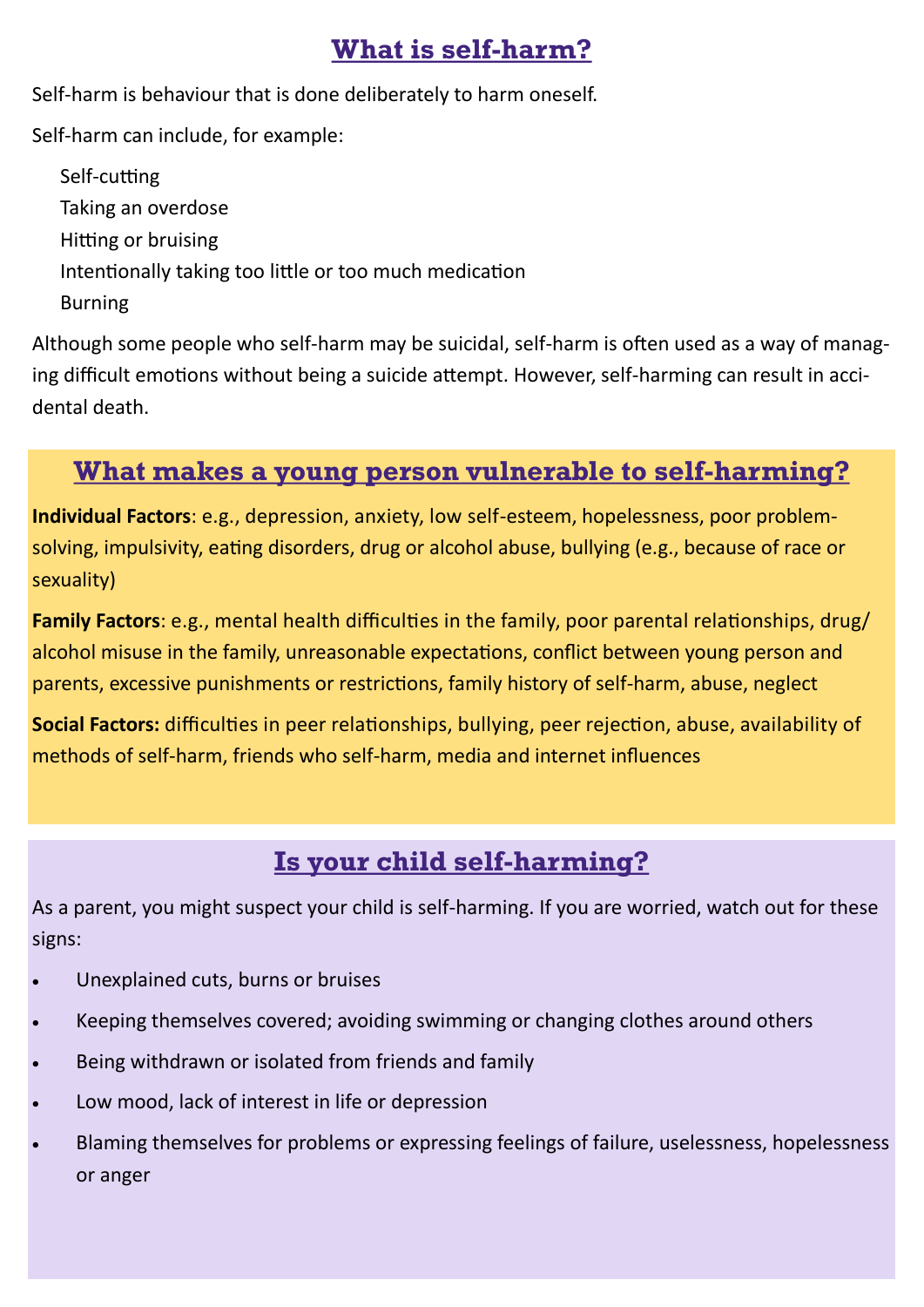#### **Finding out about self-harm**

Some children may tell their parents about their self-harm; other parents find out from friends, teachers or medical staff. Discovering that your child is self-harming can be very upsetting and stressful.

Parents may experience a range of emotions, including anger, sadness, helplessness, shame or disgust. It is normal to feel strong emotions and important to try and understand and accept them so that you don't risk misdirecting them at your child. Try to think of their behaviour as an expression of deep emotions they can't handle any other way.

## **Supporting your child**

- Have a conversation, but don't bring up self-harm straight away
- You could organise this around another activity, like a walk or drive
- Ask if anything is worrying them and how they are feeling
- Let them know you are not judging them or putting them down, and that you love them and that will not change
- Show that you are prepared to listen to what your child has to say If your child does not want to talk, see if they will write you a note, email or text message about how they feel
- Ask if they would rather speak to someone else (e.g., a GP, counsellor or helpline) If your child is able to be open about their self-harm, try to help them work out feelings and situations that may trigger it
- Try to think together of ways to handle strong feelings that don't involve self-harm
- Help them think through their problems and see possible solutions Encourage them to think about the long view and how things may change in the future

# **Other ways to help**

- Take talk of suicide very seriously
- Don't let self-harm become the focus of your relationship with your child
- Try to deal with self-harm in a matter-of-fact manner
- Let your child know that their emotions are real and important
- Remind your child of their strengths and abilities
- Reassure them that you do not think they are a failure whatever their difficulties
- Explain to your child that you want to help but may not know the best thing to do, and try to come up with a solution together (e.g., visiting the GP)
- Work out with your child how to make it more difficult for them to self-harm (e.g., by storing medication securely or removing sharp objects)
- Watch for signs of bullying or abuse that may be triggering self-harm

## **Sources of help**

It is important to seek support, not just for your child, but also for yourself.

At Oxford Spires Academy, your child has several people available for their support at all times during the school day. If you can, encourage them to speak to us and tell us what is happening. You might consider your child's Head of House, House Support Manager or Tutor in the first instance. They can support your child in school and arrange for the school counsellor to be involved.

Alternatively, your child can contact the school nurse directly for advice.